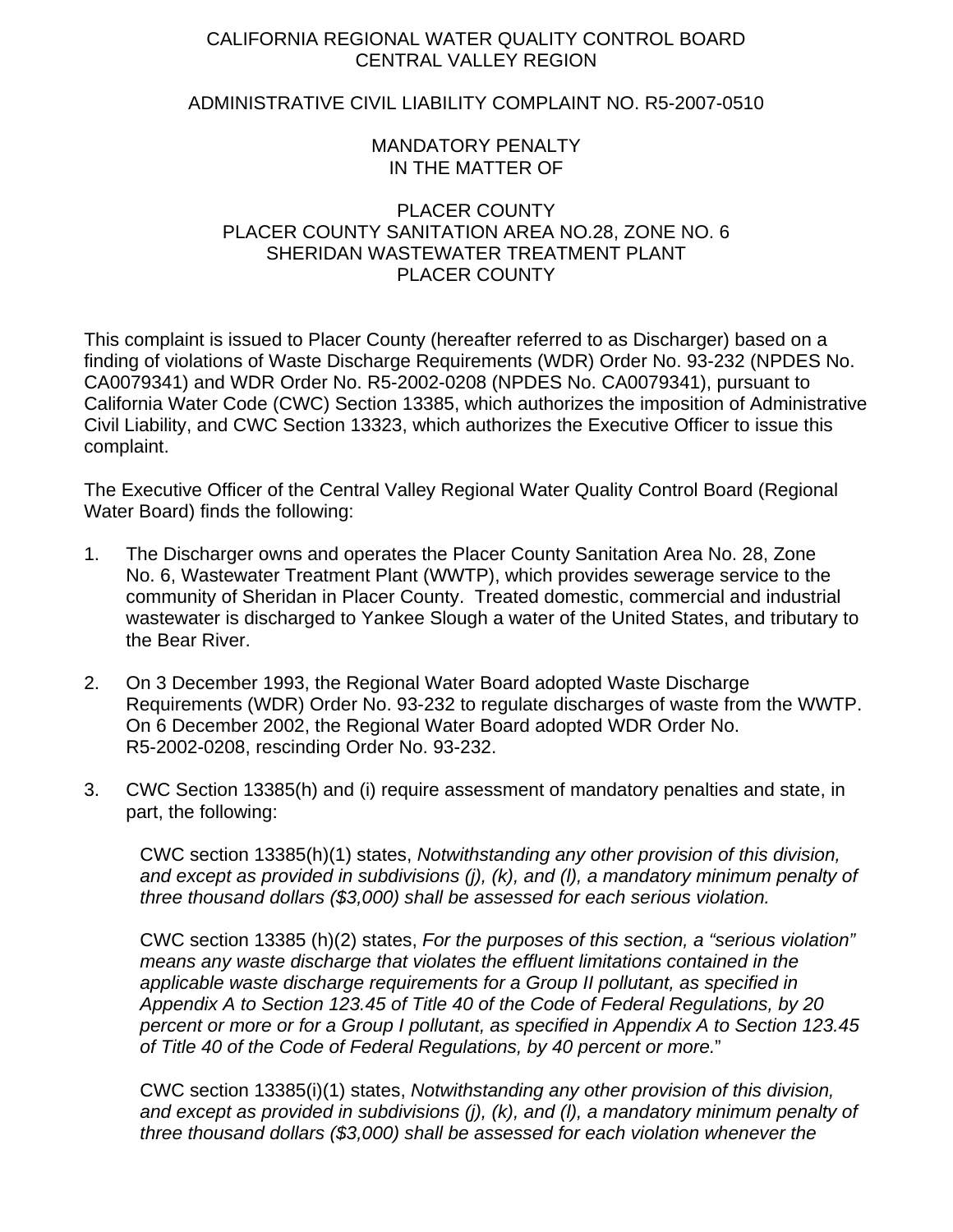*person does any of the following four or more times in any period of six consecutive months, except that the requirement to assess the mandatory minimum penalty shall not be applicable to the first three violations:*

- *A) Violates a waste discharge requirement effluent limitation.*
- B) *Fails to file a report pursuant to Section 13260.*
- C) *Files an incomplete report pursuant to Section 13260.*
- D) *Violates a toxicity effluent limitation contained in the applicable waste discharge requirements where the waste discharge requirements do not contain pollutantspecific effluent limitations for toxic pollutants.*
- 4. CWC Section 13385.1(a)(1) states the following:

*For the purposes of subdivision (h) of Section 13385, a "serious violation" also means a failure to file a discharge monitoring report required pursuant to Section 13383 for each complete period of 30 days following the deadline for submitting the report, if the report is designed to ensure compliance with limitations contained in waste discharge requirements that contain effluent limitations.* 

5. CWC Section 13323 states, in part:

*Any executive officer of a regional board may issue a complaint to any person on whom administrative civil liability may be imposed pursuant to this article. The complaint shall*  allege *the act or failure to act that constitutes a violation of law, the provision authorizing civil liability to be imposed pursuant to this article, and the proposed civil liability.*

- 6. California Water Code Section 13385(k) states, in part, the following: *In lieu of assessing all or a portion of the mandatory minimum penalties pursuant to subdivisions (h) and (i)*  against a POTW serving a small community, as defined by subdivision (b) of Section *79084, the state board or the regional board may elect to require the POTW to spend an*  equivalent amount toward the completion of a compliance project proposed by the *POTW, if the state or regional board finds all of the following: (1) The compliance project is designed to correct the violations within five years, (2) The compliance project is in accordance with the enforcement policy of the state board, (3) the POTW has demonstrated that it has sufficient funding to complete the compliance project.*
- 7. California Water Code Section 79084(b) states, in part, the following: *For the purposes of this article, "small community" means a municipality with a population of 10,000 persons or less, a rural county, or a reasonably isolated and divisible segment of a larger municipality where the population of the segment is 10,000 persons or less, with a financial hardship as determined by the board.*
- 8. The Water Quality Enforcement Policy, adopted by the State Water Resources Control Board on 19 February 2002 states, in part, the following: *It is the policy of the SWRCB that "financial hardship" means that the median annual household income for the community is less than 80% of the California median annual household income. It is the policy of the SWRCB that "median annual household income" means the median annual*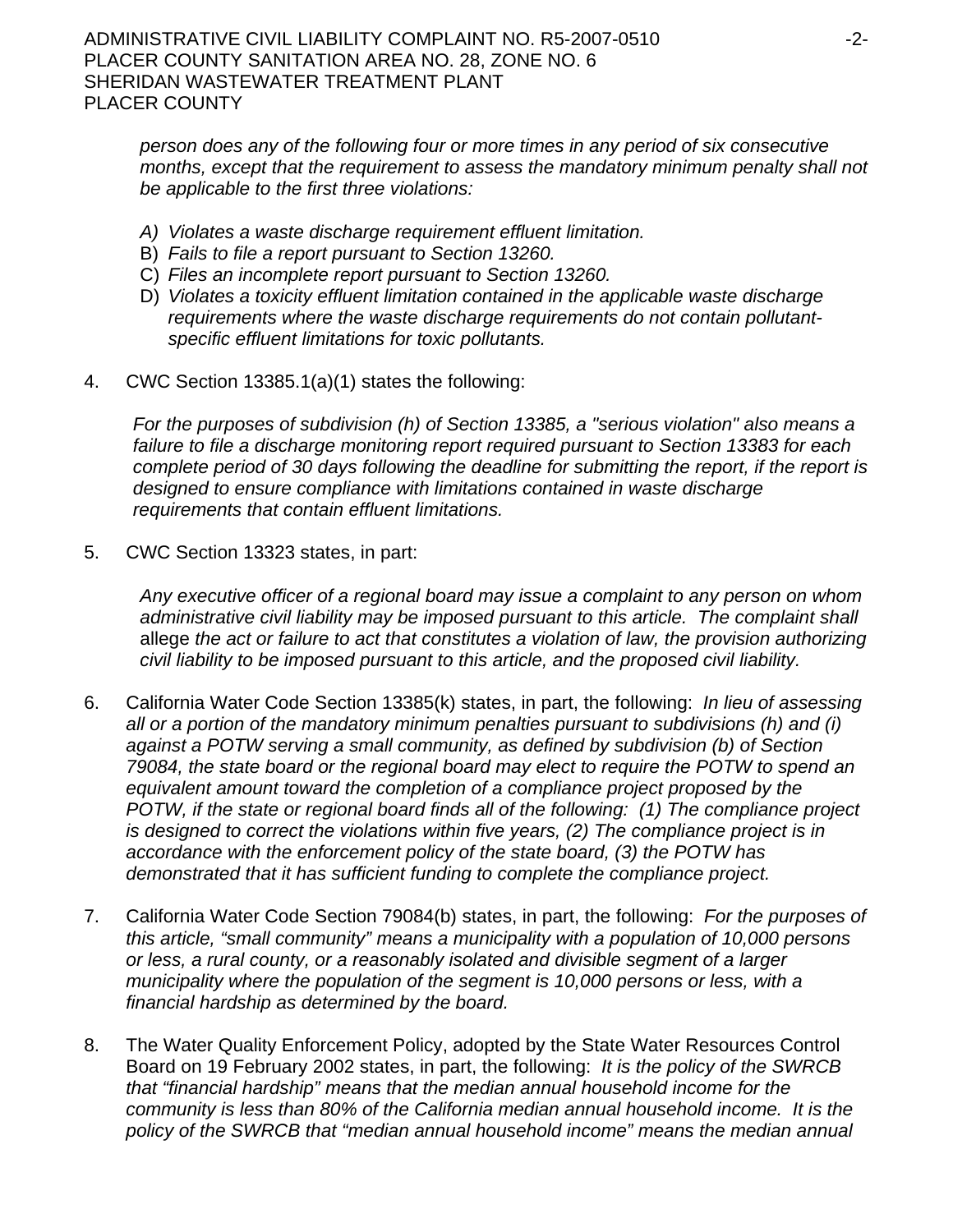*household income of the community based on the most recent census data or a local survey approved by the SWRCB…The SWRCB will maintain a current list of designated small communities with a financial hardship.*

- 9. On 2 November 2006, the State Water Resources Control Board designated Placer County Sanitation area 28, Zone No. 8 as a Small Community with a Financial Hardship.
- 10. WDR Order No. 93-232 Effluent Limitations No. B.1. includes, in part, the following effluent limitations:

|                               |             | Monthly | Weekly         | Daily          |
|-------------------------------|-------------|---------|----------------|----------------|
| Constituent                   | <u>Unit</u> | Average | <b>Average</b> | <b>Maximum</b> |
| <b>Total Suspended Solids</b> | mg/L        | 45      | 60             | 90             |
| <b>Chlorine Residual</b>      | mq/L        | --      | --             | 0.02"          |

- 11. WDR Order No. 93-232 Effluent Limitations No. B.2. states: *The arithmetic mean of 20* °*C BOD (5-day) and the total suspended solids in effluent samples collected over a monthly period shall not exceed 15 percent of the arithmetic mean of the values for influent samples collected at approximately the same times during the same period (85 percent removal).*
- 12. WDR Order No. R5-2002-208 Effluent Limitations No. B.1. includes, in part, the following effluent limitations:

| Constituent                    | Unit                 | Monthly<br>Average | Weekly<br><b>Average</b> | Average<br>4-Day | Daily<br>Maximum |
|--------------------------------|----------------------|--------------------|--------------------------|------------------|------------------|
| <b>Total Suspended Solids</b>  | mg/L                 | 45 <sup>1</sup>    | 60 <sup>1</sup>          |                  | 90 <sup>1</sup>  |
|                                | lbs/day <sup>2</sup> | 23                 | 30                       |                  | 46               |
| <b>BOD</b>                     | mg/L                 | 45 <sup>1</sup>    | 60 <sup>1</sup>          |                  | 90 <sup>1</sup>  |
|                                | lbs/day <sup>2</sup> | 23                 | 30                       |                  | 46               |
| Aluminum                       | $\mu$ g/L            |                    | 87                       |                  | 750              |
|                                | lbs/day              |                    | 0.043                    |                  | 0.375            |
| Iron                           | $\mu$ g/L            | 300                |                          |                  |                  |
|                                | lbs/day              | 0.15               |                          |                  |                  |
| Manganese                      | $\mu$ g/L            | 50                 |                          |                  |                  |
|                                | lbs/day              | 0.03               |                          |                  |                  |
| <b>Total Chlorine Residual</b> | mg/L                 | --                 |                          | 0.01             | 0.02             |
|                                | lbs/day <sup>2</sup> |                    |                          | 0.005            | 0.01             |

 $1$  To be ascertained by a 24-hour composite.

<sup>2</sup> Based upon design treatment capacity of 0.06 mgd ( $\chi$  mg/L x 8.345 x 0.06mgd =  $\gamma$  lbs/day).

13. WDR Order No. R5-2002-0208 Effluent Limitations No. B.4. states: *The discharge shall not have a pH less than 6.5 nor greater than 8.5.*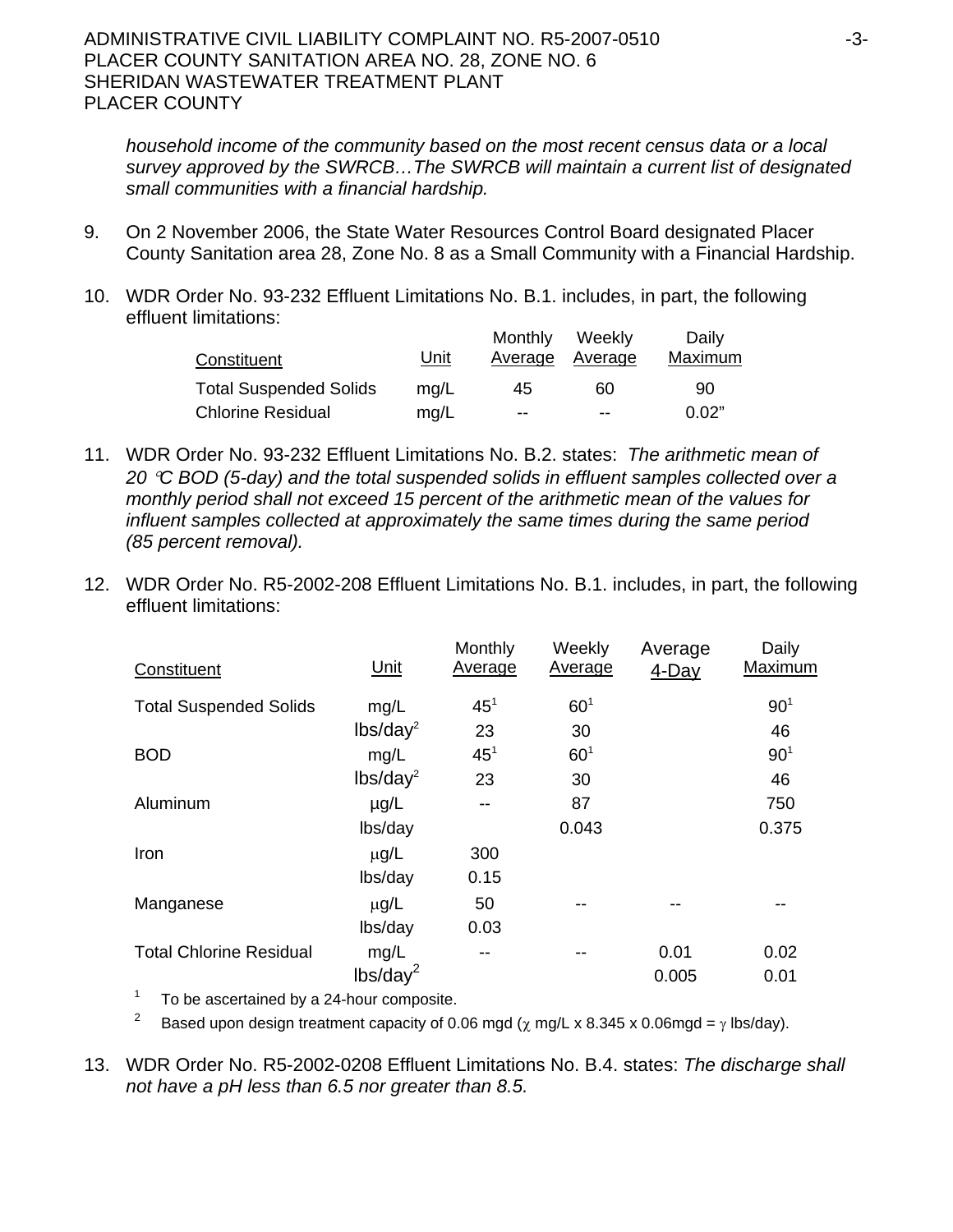- 14. According to the Discharger's self-monitoring reports, the Discharger committed fifty-eight (58) serious violations of the effluent limitations contained in Order No. 93-232 and Order No. R5-2002-208 during the period beginning 1 March 2000 and ending 31 December 2006. The mandatory minimum penalty for these serious violations is **one hundred seventy-four thousand dollars (\$174,000)**.
- 15. According to the Discharger's self-monitoring reports, the Discharger committed thirtyeight (38) non-serious violations of the effluent limitations contained in Order No. 93-232 and Order No. R5-2002-208 during the period beginning 1 March 2000 and ending 31 December 2006. Thirty (30) of the non-serious violations are subject to mandatory penalties under CWC Section 13385 (i)(1). The mandatory minimum penalty for these non-serious violations is **ninety thousand dollars (\$90,000)**.
- 16. According to the Discharger's self-monitoring reports, the Discharger committed two (2) serious reporting violations during 2006. The mandatory minimum penalty for these serious violations is **six thousand dollars (\$6,000)**.
- 17. The total amount of the mandatory penalties assessed for the cited effluent and reporting violations is **two hundred seventy thousand dollars (\$270,000).** A detailed list of all the effluent violations is included in Attachment A, a part of this Order.
- 18. Issuance of this Administrative Civil Liability Complaint to enforce CWC Division 7, Chapter 5.5, is exempt from the provisions of the California Environmental Quality Act (Public Resources Code Section 21000, et. seq.), in accordance with Title 14 California Code of Regulations, Enforcement Actions by Regulatory Agencies, Section 15321(a)(2).

## **PLACER COUNTY IS HEREBY GIVEN NOTICE THAT:**

- 1. The Executive Officer of the Regional Water Board proposes that the Discharger be assessed an Administrative Civil Liability in the amount of **two hundred seventy thousand dollars (\$270,000)**.
- 2. A hearing on this matter will be held at the Regional Water Board meeting scheduled on **21/22 June 2007**, unless the Discharger agrees to:
	- a) Waive the hearing and pay the proposed civil liability of **two hundred seventy thousand dollars (\$270,000)** in full; or
	- b) Waive the right to a hearing in 90 days, and submit a settlement proposal **within 30 days** of the date of this complaint that includes an agreement to conduct a Supplemental Environmental Project (SEP) and also includes payment of monetary liability. The Discharger may preserve its right to a hearing pending approval of the settlement proposal; or
	- c) Waive the right to a hearing in 90 days, and **within 30 days** of the date of this complaint, submit a proposal to expend at least **two hundred seventy thousand**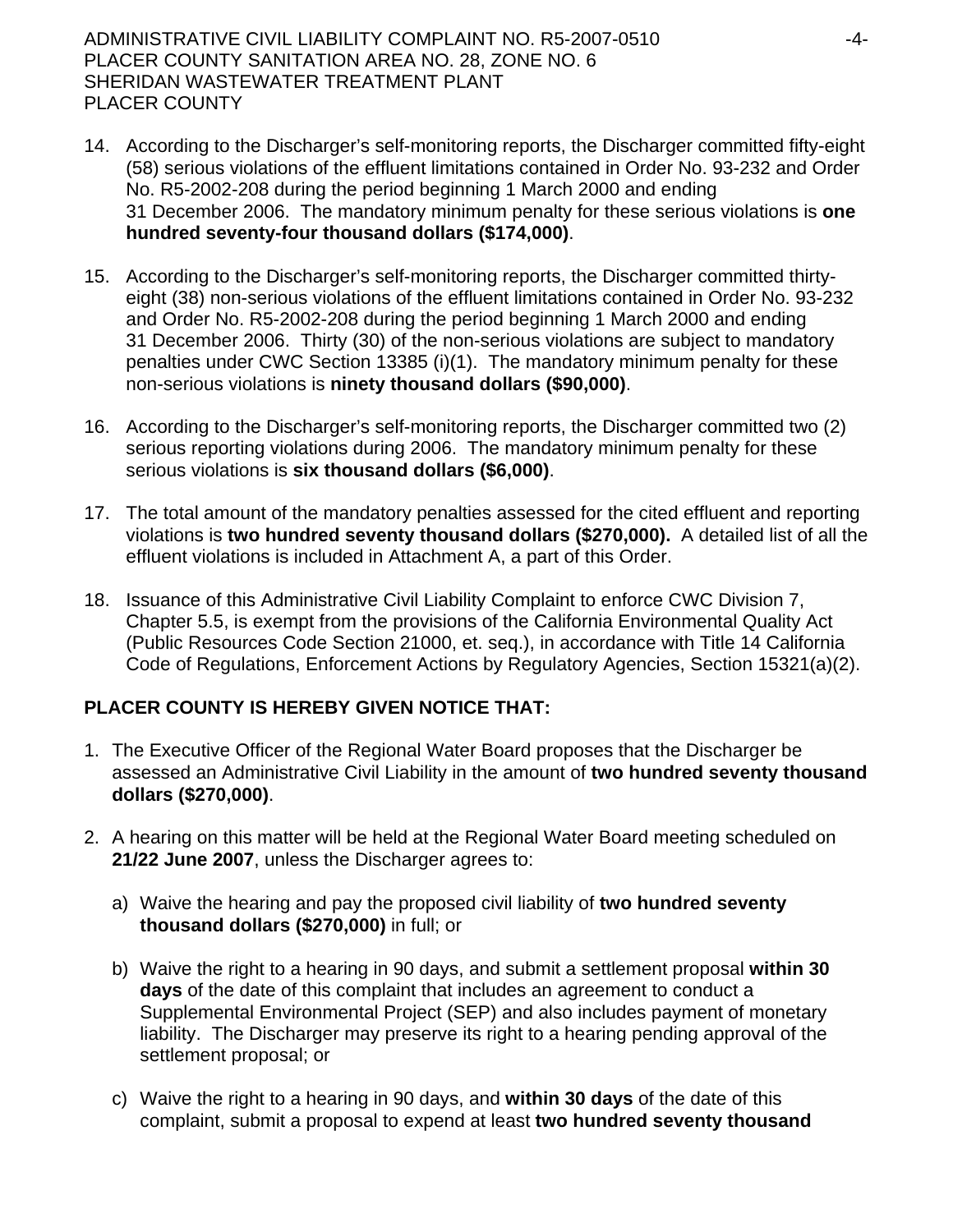ADMINISTRATIVE CIVIL LIABILITY COMPLAINT NO. R5-2007-0510 -5- PLACER COUNTY SANITATION AREA NO. 28, ZONE NO. 6 SHERIDAN WASTEWATER TREATMENT PLANT PLACER COUNTY

**dollars (\$270,000)** towards a compliance project to achieve full compliance with WDR Order No. R5-2002-208.

3. If a hearing on this matter is held, the Regional Water Board will consider whether to affirm, reject, or modify the proposed Administrative Civil Liability, or whether to refer the matter to the Attorney General for recovery of judicial civil liability.

PAMELA C. CREEDON, Executive Officer

2 April 2007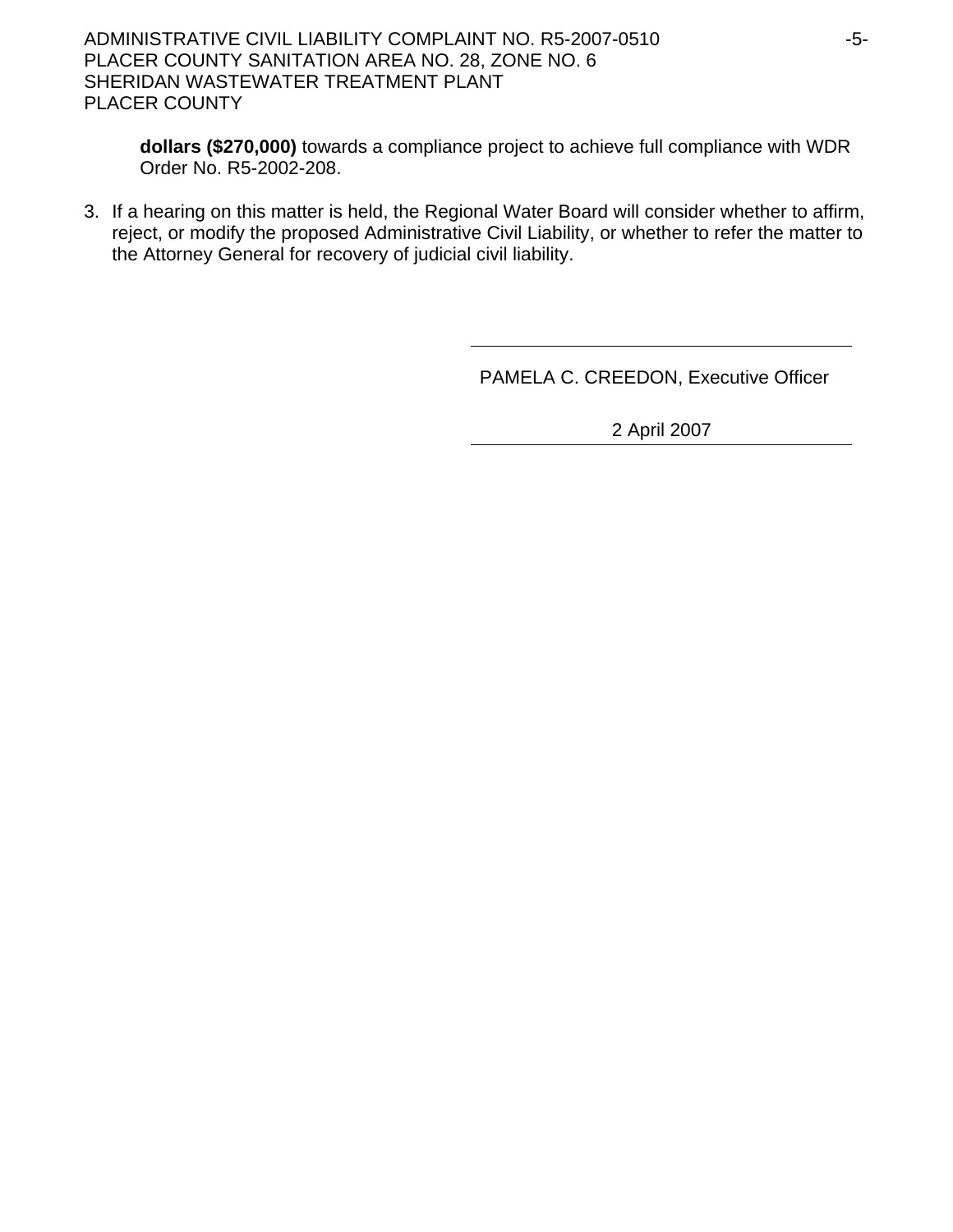## **WAIVER OF HEARING FOR ADMINISTRATIVE CIVIL LIABILITY COMPLAINT**

By signing this waiver, I affirm and acknowledge the following:

- 1. I am duly authorized to represent Placer County Department of Facility Services (hereinafter "Discharger") in connection with Administrative Civil Liability Complaint No. R5-2007-0510 (hereinafter the "Complaint");
- 2. I am informed of the right provided by California Water Code Section 13323, subdivision (b), to a hearing within ninety (90) days of issuance of the Complaint;
- 3. I hereby waive the Discharger's right to a hearing before the California Regional Water Quality Control Board, Central Valley Region, within ninety (90) days of the date of issuance of the Complaint; and
- 4. I certify that the Discharger will either:
	- a. remit payment for the civil liability imposed in the amount of **two hundred seventy thousand dollars (\$270,000)** by check, which contains a reference to "ACL Complaint No. R5-2007-0510" and is made payable to the "*State Water Pollution Cleanup and Abatement Account*"; or
	- b. submit a settlement proposal **within 30 days** of the date of this complaint that includes an agreement to conduct a Supplemental Environmental Project (SEP) and also includes payment of monetary liability. The Discharger may preserve its right to a hearing pending approval of the settlement proposal; or
	- c. submit a proposal to expend at least **two hundred seventy thousand dollars (\$270,000)** towards a compliance project to achieve full compliance with WDR Order No. R5-2002-208.
- 5. I understand the payment of the above amount constitutes a settlement of violations alleged in the Complaint that will not become final until after a public comment period.
- 6. I understand that the Executive Officer has complete discretion to modify or terminate this settlement.
- 7. I understand that payment of the above amount is not a substitute for compliance with applicable laws and that continuing violations of the type alleged in the Complaint may subject the Discharger to further enforcement, including additional civil liability.

(Print Name and Title)

(Signature)

(Date)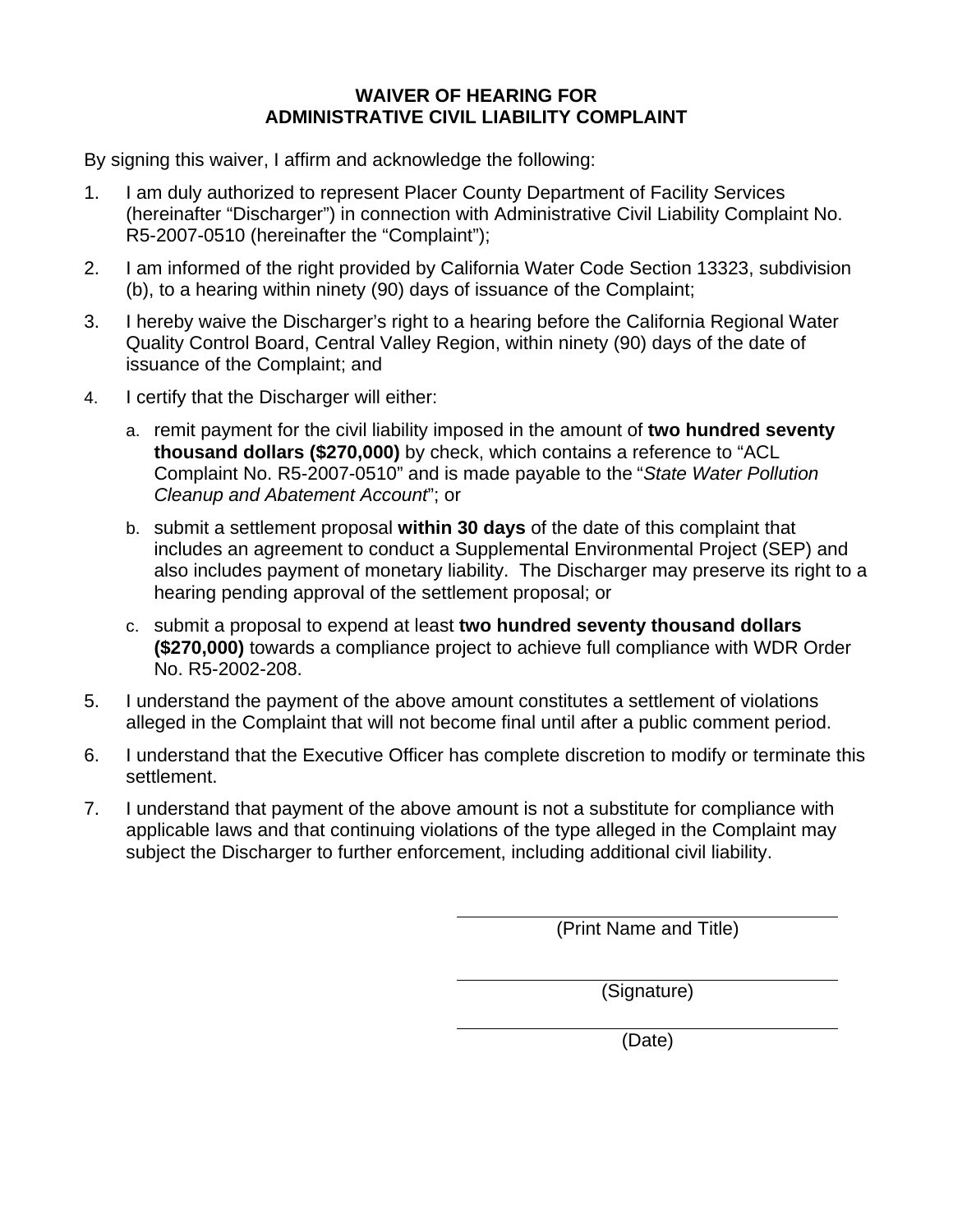## **ATTACHMENT A**

### **PLACER COUNTY SANITATION AREA NO. 28, ZONE NO. 6, SHERIDAN**

#### **Wastewater Treatment Plant**

RECORD OF VIOLATIONS (1 March 2000 – 31 December 2006) MANDATORY PENALTIES (Data reported under Monitoring and Reporting Program No. 93-232 and R5-2002-0208)

| Violation      | Occurrence  | Violation                     |              |                 | Period      |                |
|----------------|-------------|-------------------------------|--------------|-----------------|-------------|----------------|
| <b>Number</b>  | <b>Date</b> | <b>Type</b>                   | <b>Limit</b> | <b>Measured</b> | <b>Type</b> | <b>Remarks</b> |
| 1              | 3/1/2000    | <b>Chlorine Residual</b>      | $0.02$ mg/L  | 10.6 mg/L       | Daily       | $\overline{2}$ |
| $\overline{c}$ | 3/2/2000    | <b>Chlorine Residual</b>      | $0.02$ mg/L  | 8.4 mg/L        | Daily       | $\overline{2}$ |
| 3              | 3/6/2000    | <b>Total Suspended Solids</b> | 60 mg/L      | 84.3 mg/L       | Weekly      | 1              |
| 4              | 3/6/2000    | <b>Chlorine Residual</b>      | $0.02$ mg/L  | 14.6 mg/L       | Daily       | $\overline{2}$ |
| 5              | 3/7/2000    | <b>Chlorine Residual</b>      | $0.02$ mg/L  | 4.5 mg/L        | Daily       | $\overline{c}$ |
| 6              | 3/8/2000    | <b>Chlorine Residual</b>      | $0.02$ mg/L  | 9.5 mg/L        | Daily       | $\overline{2}$ |
| 7              | 3/9/2000    | <b>Chlorine Residual</b>      | $0.02$ mg/L  | 6.2 mg/L        | Daily       | $\overline{2}$ |
| 8              | 3/10/2000   | <b>Chlorine Residual</b>      | $0.02$ mg/L  | 6.8 mg/L        | Daily       | $\overline{c}$ |
| 9              | 3/11/2000   | <b>Chlorine Residual</b>      | $0.02$ mg/L  | 7.5 mg/L        | Daily       | $\overline{2}$ |
| 10             | 3/12/2000   | <b>Chlorine Residual</b>      | $0.02$ mg/L  | 14.8 mg/L       | Daily       | $\overline{2}$ |
| 11             | 3/31/2000   | <b>Total Suspended Solids</b> | 85 % removal | 31.9 % removal  | Monthly     | 1              |
| 12             | 3/31/2000   | <b>Total Suspended Solids</b> | 45 mg/L      | 70.5 mg/L       | Monthly     | 1              |
| 13             | 3/12/2002   | <b>Chlorine Residual</b>      | $0.02$ mg/L  | $6.2$ mg/L      | Daily       | $\overline{2}$ |
| 14             | 3/16/2002   | <b>Total Suspended Solids</b> | 60 mg/L      | 71 mg/L         | Weekly      | 3              |
| 15             | 3/20/2002   | <b>Chlorine Residual</b>      | $0.02$ mg/L  | 10.2 mg/L       | Daily       | $\overline{2}$ |
| 16             | 3/21/2002   | <b>Chlorine Residual</b>      | $0.02$ mg/L  | 11.3 mg/L       | Daily       | $\overline{c}$ |
| 17             | 3/23/2002   | <b>Total Suspended Solids</b> | 60 mg/L      | 69.5 mg/L       | Weekly      | 4              |
| 18             | 3/25/2002   | <b>Chlorine Residual</b>      | $0.02$ mg/L  | 10.1 mg/L       | Daily       | $\overline{2}$ |
| 19             | 3/26/2002   | <b>Chlorine Residual</b>      | 0.02 mg/L    | 10.6 mg/L       | Daily       | $\overline{c}$ |
| 20             | 3/27/2002   | <b>Chlorine Residual</b>      | $0.02$ mg/L  | 8.8 mg/L        | Daily       | $\overline{2}$ |
| 21             | 3/29/2002   | <b>Chlorine Residual</b>      | $0.02$ mg/L  | 7.2 mg/L        | Daily       | $\overline{2}$ |
| 22             | 3/30/2002   | <b>Total Suspended Solids</b> | 60 mg/L      | 70 mg/L         | Weekly      | 4              |
| 23             | 3/31/2002   | <b>Total Suspended Solids</b> | 85 % removal | 76 % removal    | Monthly     | 4              |
| 24             | 3/31/2002   | <b>Total Suspended Solids</b> | 45 mg/L      | 70.2 mg/L       | Monthly     | 1              |
| 25             | 4/18/2003   | pH                            | 8.5 pH units | 9.2 pH units    | Daily       | 3              |
| 26             | 4/18/2003   | <b>Total Suspended Solids</b> | 46 lbs/day   | 48 lbs/day      | Daily       | 3              |
| 27             | 4/18/2003   | <b>Total Suspended Solids</b> | 90 mg/L      | 99.4 mg/L       | Daily       | 3              |
| 28             | 4/19/2003   | <b>Total Suspended Solids</b> | 30 lbs/day   | 36 lbs/day      | Weekly      | 4              |
| 29             | 4/19/2003   | <b>Total Suspended Solids</b> | 60 mg/L      | 74.7 mg/L       | Weekly      | 4              |
| 30             | 4/23/2003   | pH                            | 8.5 pH units | 9.3 pH units    | Daily       | 4              |
| 31             | 4/24/2003   | pH                            | 8.5 pH units | 9.3 pH units    | Daily       | 4              |
| 32             | 4/24/2003   | <b>Total Suspended Solids</b> | 46 lbs/day   | 50 lbs/day      | Daily       | 4              |
| 33             | 4/24/2003   | <b>Total Suspended Solids</b> | 90 mg/L      | 103 mg/L        | Daily       | 4              |
| 34             | 4/26/2003   | <b>Total Suspended Solids</b> | 30 lbs/day   | 46.5 lbs/day    | Weekly      | 1              |
| 35             | 4/26/2003   | <b>Total Suspended Solids</b> | 60 mg/L      | 92 mg/L         | Weekly      | 1              |

## **EFFLUENT VIOLATIONS**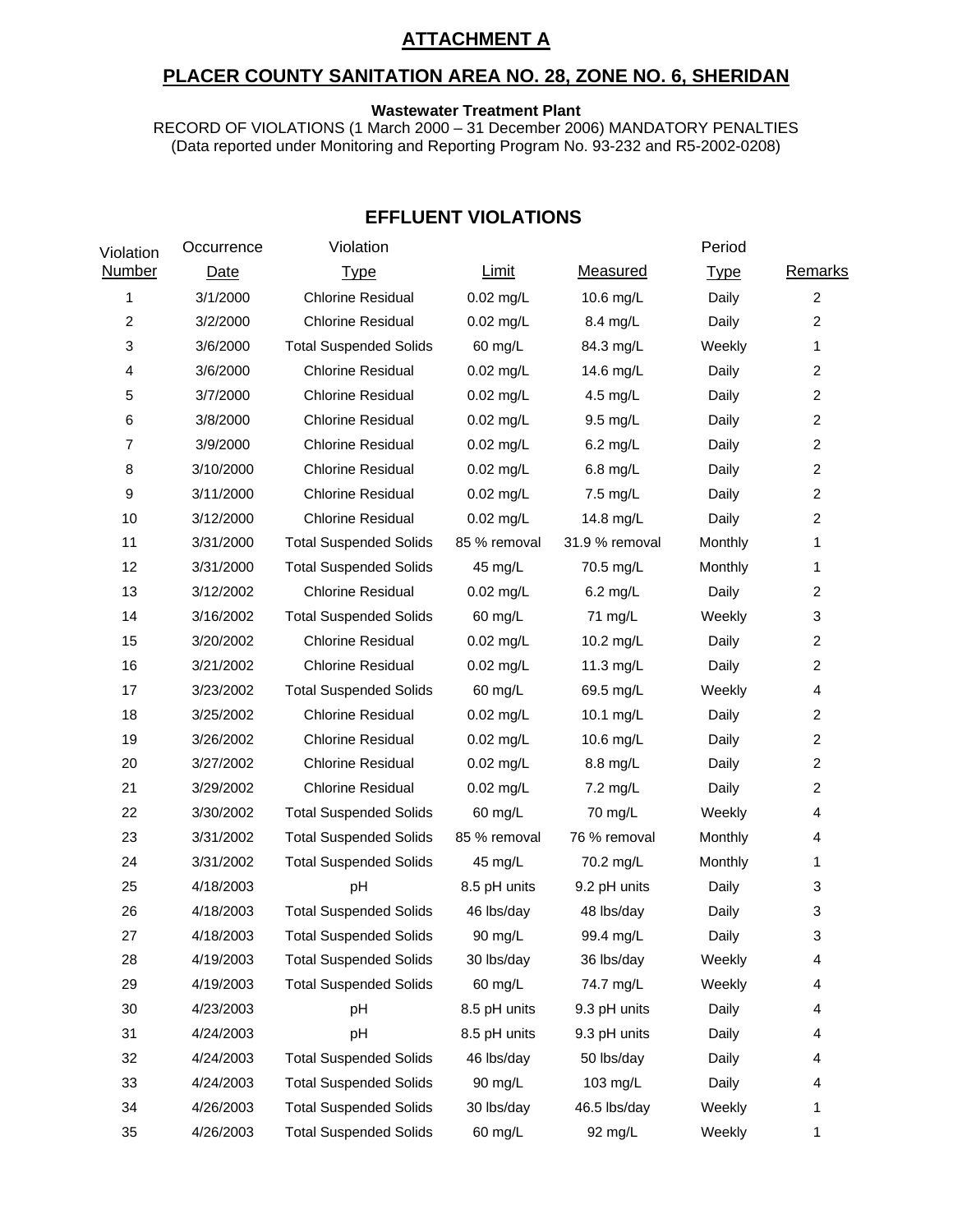# **ATTACHMENT A**

# **EFFLUENT VIOLATIONS**

| Violation     | Occurrence | Violation                     |              |                 | Period      |         |
|---------------|------------|-------------------------------|--------------|-----------------|-------------|---------|
| <b>Number</b> | Date       | <b>Type</b>                   | <b>Limit</b> | <b>Measured</b> | <b>Type</b> | Remarks |
| 36            | 4/28/2003  | pH                            | 8.5 pH units | 9.1 pH units    | Daily       | 4       |
| 37            | 4/29/2003  | pH                            | 8.5 pH units | 9.2 pH units    | Daily       | 4       |
| 38            | 4/29/2003  | <b>Total Suspended Solids</b> | 46 lbs/day   | 51 lbs/day      | Daily       | 4       |
| 39            | 4/29/2003  | <b>Total Suspended Solids</b> | 90 mg/L      | 106 mg/L        | Daily       | 4       |
| 40            | 4/30/2003  | Iron                          | 300 µg/L     | 460 µg/L        | Monthly     | 1       |
| 41            | 4/30/2003  | Manganese                     | 50 mg/L      | 180 mg/L        | Monthly     | 1       |
| 42            | 4/30/2003  | pH                            | 8.5 pH units | 9.2 pH units    | Daily       | 4       |
| 43            | 4/30/2003  | <b>Total Suspended Solids</b> | 85 % removal | 6.8 % removal   | Monthly     | 1       |
| 44            | 4/30/2003  | <b>Total Suspended Solids</b> | 23 lbs/day   | 43.2 lbs/day    | Monthly     | 1       |
| 45            | 4/30/2003  | <b>Total Suspended Solids</b> | 45 mg/L      | 88.6 mg/L       | Monthly     | 1       |
| 46            | 5/1/2003   | pH                            | 8.5 pH units | 9.3 pH units    | Daily       | 3       |
| 47            | 5/1/2003   | <b>Total Suspended Solids</b> | 90 mg/L      | 101 mg/L        | Daily       | 3       |
| 48            | 5/2/2003   | pH                            | 8.5 pH units | 9.4 pH units    | Daily       | 3       |
| 49            | 5/2/2003   | <b>Total Suspended Solids</b> | 90 mg/L      | 94 mg/L         | Daily       | 4       |
| 50            | 5/3/2003   | <b>Total Suspended Solids</b> | 46 lbs/day   | 49 lbs/day      | Daily       | 4       |
| 51            | 5/3/2003   | <b>Total Suspended Solids</b> | 30 lbs/day   | 49 lbs/day      | Weekly      | 1       |
| 52            | 5/3/2003   | <b>Total Suspended Solids</b> | 60 mg/L      | 97.5 mg/L       | Weekly      | 1       |
| 53            | 5/6/2003   | <b>Total Suspended Solids</b> | 90 mg/L      | 93 mg/L         | Daily       | 4       |
| 54            | 5/7/2003   | pH                            | 8.5 pH units | 9.4 pH units    | Daily       | 4       |
| 55            | 5/8/2003   | pH                            | 8.5 pH units | 9.3 pH units    | Daily       | 4       |
| 56            | 5/8/2003   | <b>Total Suspended Solids</b> | 46 lbs/day   | 51 lbs/day      | Daily       | 4       |
| 57            | 5/8/2003   | <b>Total Suspended Solids</b> | 90 mg/L      | 106 mg/L        | Daily       | 4       |
| 58            | 5/10/2003  | <b>Total Suspended Solids</b> | 30 lbs/day   | 47 lbs/day      | Weekly      | 1       |
| 59            | 5/10/2003  | <b>Total Suspended Solids</b> | 60 mg/L      | 91.7 mg/L       | Weekly      | 1       |
| 60            | 5/31/2003  | Iron                          | 300 µg/L     | 310 µg/L        | Monthly     | 4       |
| 61            | 5/31/2003  | Manganese                     | 50 mg/L      | 120 mg/L        | Monthly     | 1       |
| 62            | 5/31/2003  | <b>Total Suspended Solids</b> | 85 % removal | 30.7 % removal  | Monthly     | 1       |
| 63            | 5/31/2003  | <b>Total Suspended Solids</b> | 23 lbs/day   | 47.5 lbs/day    | Monthly     | 1       |
| 64            | 5/31/2003  | <b>Total Suspended Solids</b> | 45 mg/L      | 94 mg/L         | Monthly     | 1       |
| 65            | 3/4/2005   | <b>Total Suspended Solids</b> | 46 lbs/day   | 63 lbs/day      | Daily       | 3       |
| 66            | 3/5/2005   | <b>Total Suspended Solids</b> | 30 lbs/day   | 63 lbs/day      | Weekly      | 1       |
| 67            | 3/7/2005   | <b>Total Suspended Solids</b> | 46 lbs/day   | 111 lbs/day     | Daily       | 1       |
| 68            | 3/9/2005   | <b>Total Suspended Solids</b> | 46 lbs/day   | 100 lbs/day     | Daily       | 1       |
| 69            | 3/11/2005  | <b>Total Suspended Solids</b> | 46 lbs/day   | 99 lbs/day      | Daily       | 1       |
| 70            | 3/12/2005  | <b>Total Suspended Solids</b> | 30 lbs/day   | 103.3 lbs/day   | Weekly      | 1       |
| 71            | 3/12/2005  | <b>Total Suspended Solids</b> | 60 mg/L      | 73.3 mg/L       | Weekly      | 4       |
| 72            | 3/14/2005  | <b>Total Suspended Solids</b> | 46 lbs/day   | 122 lbs/day     | Daily       | 1       |
| 73            | 3/19/2005  | <b>Total Suspended Solids</b> | 30 lbs/day   | 122 lbs/day     | Weekly      | 1       |
| 74            | 3/19/2005  | <b>Total Suspended Solids</b> | 60 mg/L      | 89 mg/L         | Weekly      | 1       |
| 75            | 3/31/2005  | <b>BOD</b>                    | 23 lbs/day   | 27.4 lbs/day    | Monthly     | 4       |